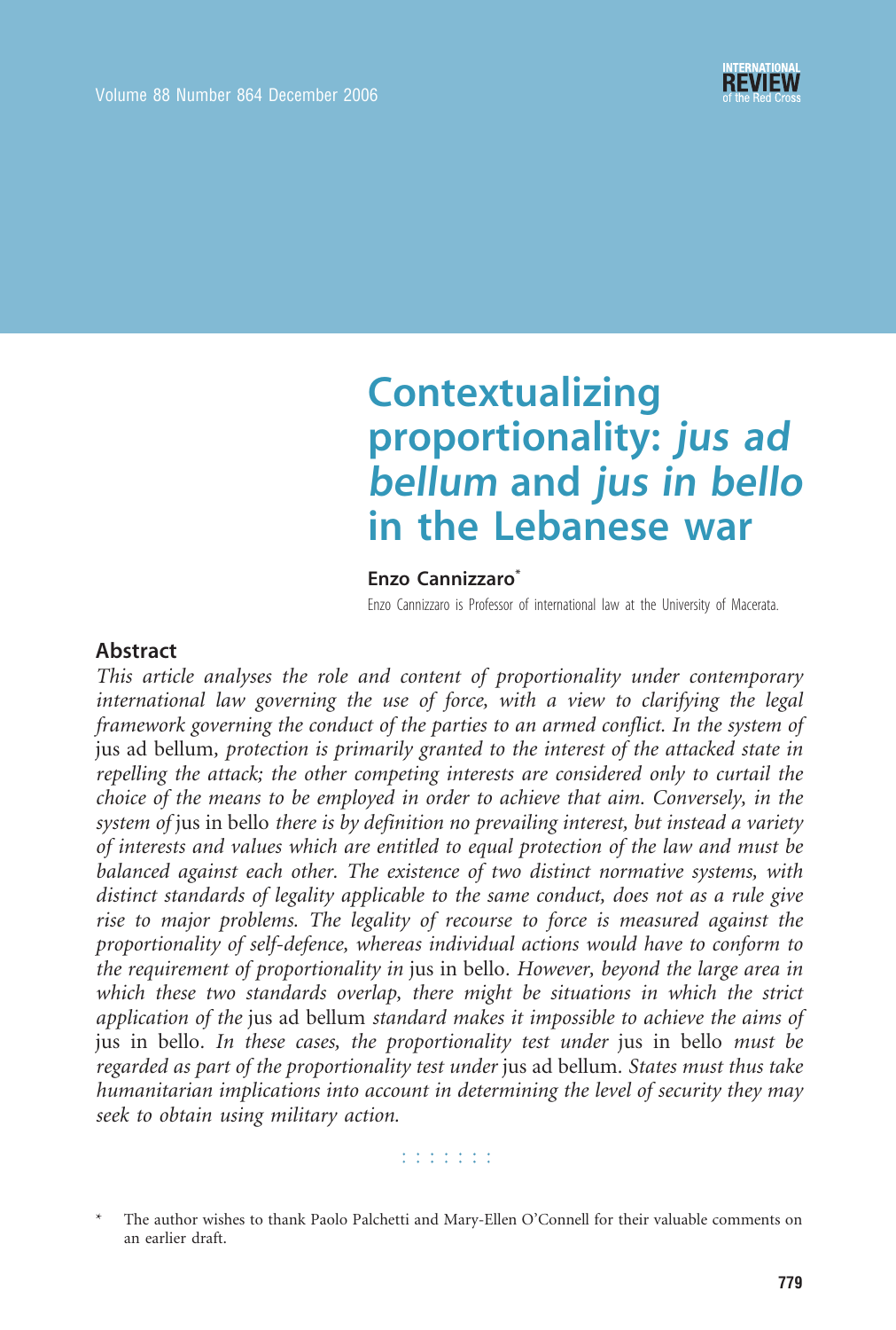Even the most unaware reader can easily see the relevance of proportionality in the debate on the legality of the forceful campaign conducted by Israel in Lebanon in the summer of 2006. Virtually all the positions adopted by states and international bodies with regard to that intricate issue revolve around an assessment of proportionality. Indeed, the opinions expressed generally seem to agree that Israel's recourse to force was justifiable as self-defence in response to attacks by the Hezbollah militias, a political and religious group exerting exclusive control over the territory of South Lebanon. Hezbollah periodically launched rockets against settlements on Israeli territory and ultimately, in the course of a cross-border incursion, exchanged fire with Israeli soldiers, killing some and kidnapping others. However, that response was widely labelled as disproportionate because it began with air attacks even on those military and civilian infrastructures far away from the combat zone, resulting in heavy civilian casualties, and finally took the form of tank operations across the border, with the alleged goal of dismantling the Hezbollah organization in southern Lebanon and establishing a buffer zone in that part of Lebanese territory.<sup>1</sup>

The present analysis of the role and content of proportionality under contemporary international law governing the use of force is designed to delineate the legal framework governing the conduct of the parties in the case in point. Indeed, those events and the reactions of the international community may be instrumental in determining the role assigned by the international community to proportionality in the context of armed conflicts. A study on proportionality with reference to the Lebanese war thus offers a twofold methodological advantage: the concept of proportionality helps to determine the legal framework for assessing the legality of the parties' conduct; and the positions adopted with regard to the Lebanon war may contribute to further development of that concept and to resolving some still controversial issues concerning its role and content.

1 For example, at the 5,489th Meeting of the Security Council of 14 July 2006 (SC/8776) many state representatives, while condemning the Israeli action as disproportionate, nonetheless referred to it as self-defence (Argentina, Japan, United Kingdom, Peru, Denmark, Slovakia, Greece, France). According to the UK representative, ''Israel has every right to act in self-defence. But it must exercise restraint and ensure that its actions are proportionate and measured; conform to international law; and avoid civilian death and suffering. Disproportionate action will only escalate an already dangerous situation.'' According to the Statement by the Council of the European Union on the Middle East of 17 July 2006, ''The EU recognises Israel's legitimate right to self-defence, but it urges Israel to exercise utmost restraint and not to resort to disproportionate action.'' In the same vein, according to the statement issued by the leaders of the G-8 Summit of 16 July 2006, ''It is critical that Israel, while exercising the right to defend itself, be mindful of the strategic and humanitarian consequences of its actions. We call upon Israel to exercise utmost restraint, seeking to avoid casualties among innocent civilians and damage to civilian infrastructure and to refrain from acts that would destabilize the Lebanese government.'' See also the report of the Commission of Inquiry on Lebanon, established on 11 August 2006 by the Human Rights Council by resolution S-2/1, available at http://www.ohchr.org/english/bodies/hrcouncil/specialsession/ 2/CI-Lebanon/index.htm. Israeli's view on proportionality was expressed in the document issued by the Ministry of Foreign Affairs on 25 July 2006: ''Responding to Hezbollah attacks from Lebanon: Issues of proportionality – legal background,'' available at http://www.mfa.gov.il/MFA/Government/Law/Legal+ Issues+and+Rulings/Responding+to+Hizbullah+attacks+from+Lebanon-+Issues+of+proportionality+ July+2006.htm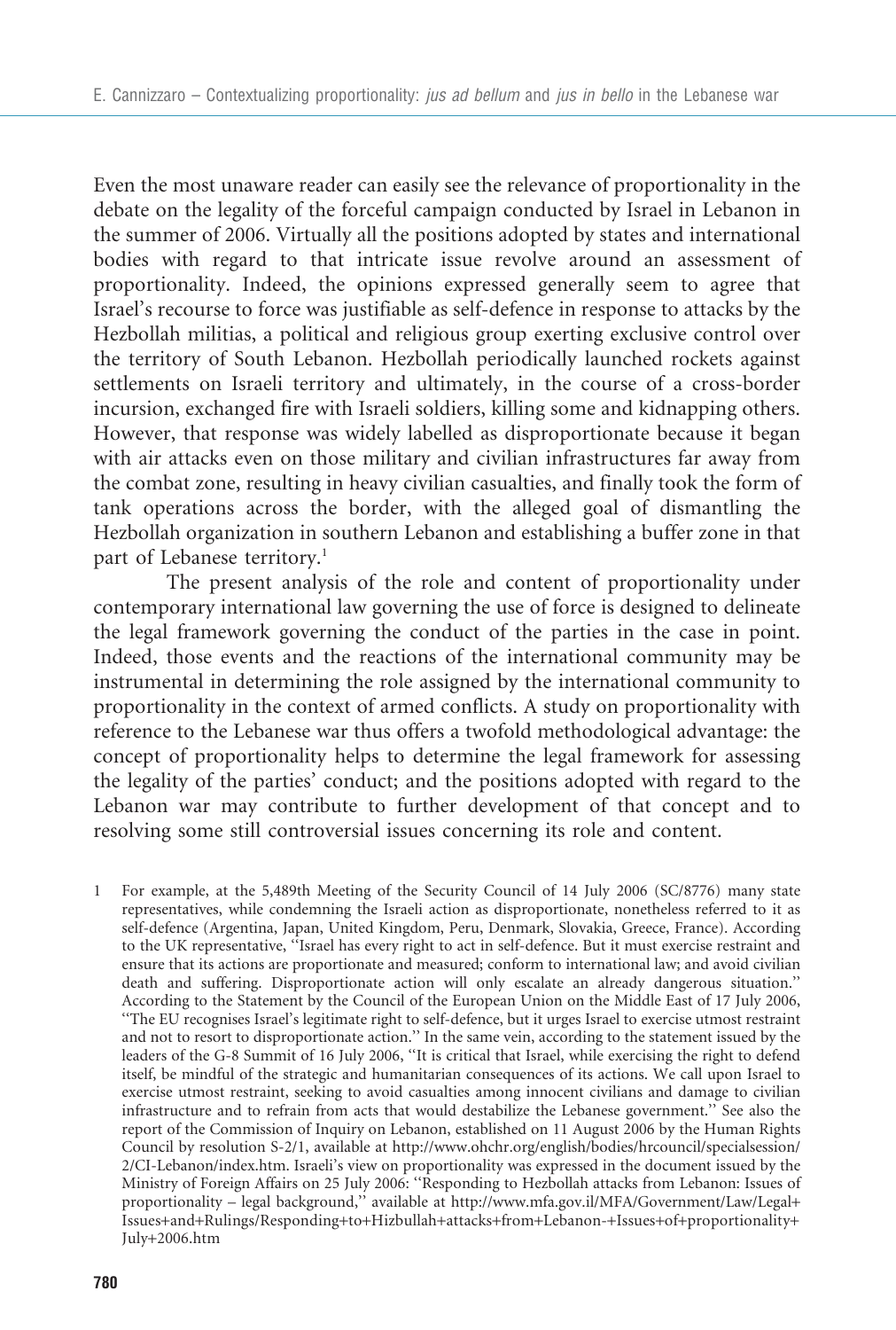

The narrowness of that scope will also dictate the course taken by the analysis, which will focus only on certain specific issues arising in connection with the events in Lebanon. Bibliographical and documentary references will be kept to the minimum required to illustrate the line of reasoning. Other issues which might be relevant for a comprehensive review of the legal framework governing the parties' conduct will be left aside, such as the legal status of Hezbollah in international law and the legality of self-defence against non-state entities.

## Two notions of proportionality?

The prevailing view in legal scholarship tends to draw a clear-cut distinction between two different ways in which proportionality limits the use of armed force. Proportionality constitutes a limit both to the power of states to resort to force (jus ad bellum) and to the power to choose the means and methods of warfare (jus in bello).<sup>2</sup>

The distinction between these two notions of proportionality, though clear in theory, tends to blur in practice, as they are not uncommonly merged together in a comprehensive assessment of the legality of the use of force. This is also what happened in the case of the Lebanese war. Although emphasis in the reaction of many states is placed on the disproportionate character of the Israeli response, it is much more difficult to see which kind of proportionality was being referred to. Quite often their statements contain elements of both *jus ad bellum* and *jus in bello* arguments. $3$ 

Carelessness in the legal appraisal of proportionality in international practice is by no means surprising. Even in legal scholarship, although the opinion that these normative systems have different historical roots and perform different functions is widely accepted, there is no clarity as to their mutual relationship. It is therefore appropriate to devote a brief analysis to the role and content of proportionality in both jus ad bellum and jus in bello and to ascertain whether they are autonomous notions in each system, or whether there is a case for analysing their mutual interaction.

# Proportionality in jus ad bellum

#### Proportionality and the notion of armed attack

In *jus ad bellum*, proportionality has a dual role: it serves to identify the situations in which the unilateral use of force is permissible; and it serves to determine the intensity and the magnitude of military action. In both regards, the events in Lebanon can make a valuable contribution to legal analysis.

See Judith Gardam, Necessity, Proportionality and the Use of Force by States, Cambridge University Press, Cambridge, 2004. For a more general analysis, see my previous study, Enzo Cannizzaro, Il principio della proporzionalità nell'ordinamento internazionale, Giuffré, Milan, 2000.

<sup>3</sup> For a clear example, see the remarks by the representative of France within the Security Council at the meeting of 14 July 2006, Doc. S/PV.5489.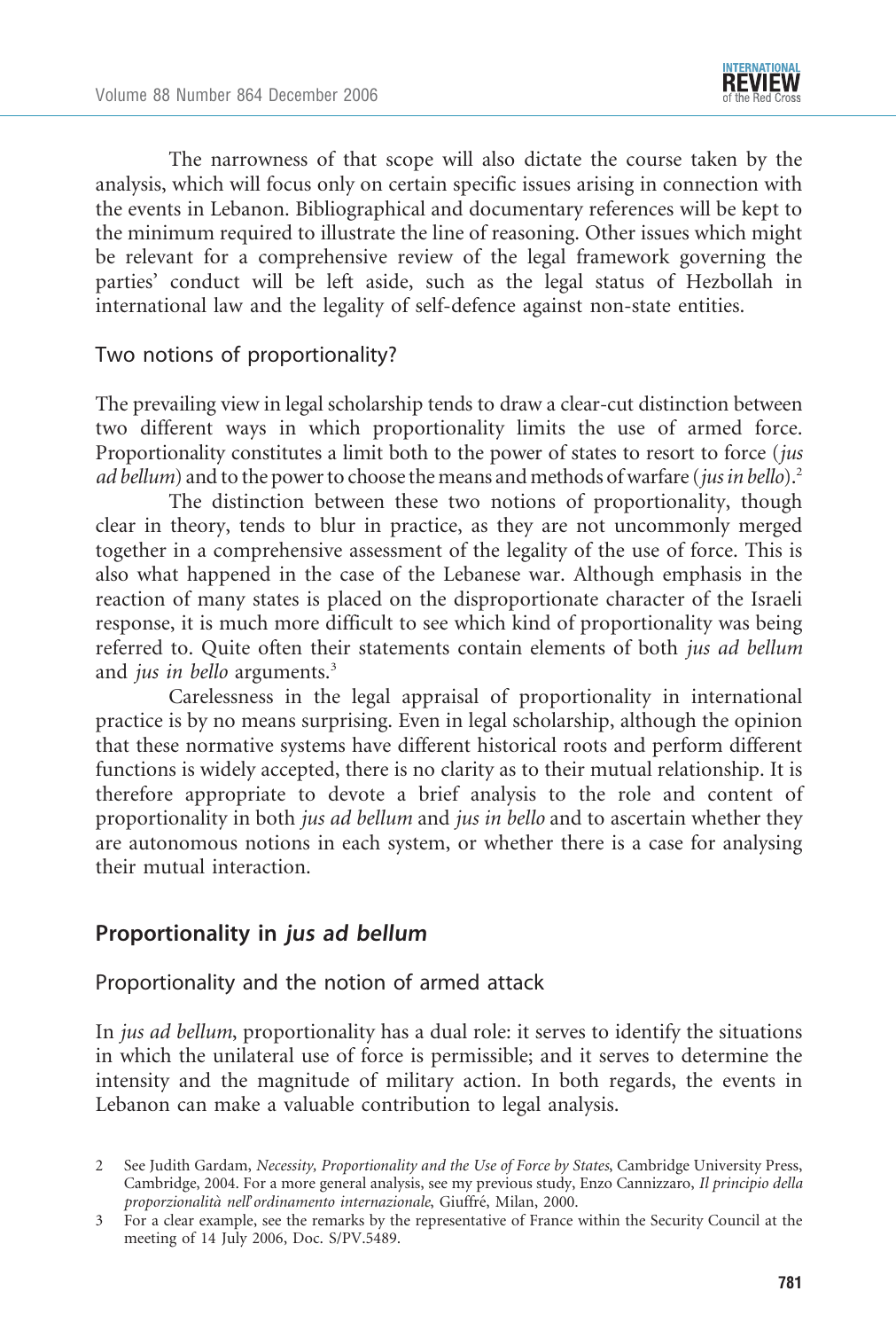As to the first aspect, situations in which force can be unilaterally used are determined by recourse to a functional argument: states can unilaterally resort to force only defensively, in the presence of an armed attack and to the extent necessary to repel it.<sup>4</sup> This means that self-defence is not an open-ended instrument, but only has the aim of repelling armed attacks and provisionally guaranteeing the security of states. The forcible removal of threatening situations and the creation of permanent conditions of security seem to have been reserved by the international community as tasks to be performed collectively. This solution is consistent with the structure of the international community, where unilateral use of force can result in irremediable abuses and carries the permanent risk of escalation that could jeopardize collective security.

Moreover, defensive force can be used only in order to counter armed attacks starting from a certain threshold of intensity. Below that threshold, the use of minor types of force falls short of the notion of ''armed attack'' and cannot be met with a forcible response. This is probably because the self-defence regime does not protect the interest of individual states in responding to *any* offensive use of force, but regards forcible measures as appropriate only in response to acts of aggression which objectively endanger their security, and only to the extent necessary to repel them. This means that the system of jus ad bellum predetermines the interests for which force can lawfully be employed, as well as their standard of protection, and that proportionality serves only to determine the means appropriate to attain that aim.

In the Nicaragua case, the International Court of Justice (ICJ) ruled that the mere cross-border flow of arms and logistic supplies did not constitute a violation of the prohibition of the use of force that might, as such, prompt an armed response.<sup>5</sup> More recently the Claims Commission, when asked to settle the dispute between Ethiopia and Eritrea concerning, inter alia, the lawfulness of an armed response to a cross-border incursion, went even further by holding that ''the predicate for a valid claim of self-defence under the Charter is that the party resorting to force has been subjected to an armed attack. Localized border encounters between small infantry units, even those involving the loss of life, do not constitute an armed attack for purposes of the Charter.''6 It follows that minor violations of the prohibition of the use of force falling below the threshold of the notion of armed attack do not justify a corresponding minor use of force as self-defence.<sup>7</sup>

- 4 See the findings of the ICJ in the decision of 27 June 1986 on the Nicaragua case (Case concerning Military and Paramilitary Activities in and against Nicaragua (Nicaragua v. United States of America), Merits, ICJ Reports 1986), paras. 176ff., esp. paras. 194–195 and 211.
- 5 Ibid., paras. 195, 230. See also the ICJ decision of 6 November 2003 in the Oil Platforms case (Islamic Republic of Iran v. the United States, Merits, [2003] ICJ Rep.), para. 55, and Judge Simma's discussion on that point in his Individual Opinion, esp. paras.12 and 13.
- 6 Arbitral award of 19 December 2005, ''Ethiopia vs. Eritrea, jus ad bellum, Ethiopia's claim 1–8'', available at www.pca-cpa.org.
- 7 This means that proportionality in the context of self-defence is not a full-scale functional standard, but is instead a threshold functional scale. This way of approaching the proportionality argument is consistent with the philosophy of social control of unilateral force. Since force used unilaterally is a dangerous instrument, it must be employed only as a last resort. The flipside is that, if the collective security mechanisms fail, states do not have a coercive instrument at their disposal to guarantee effectively their own security.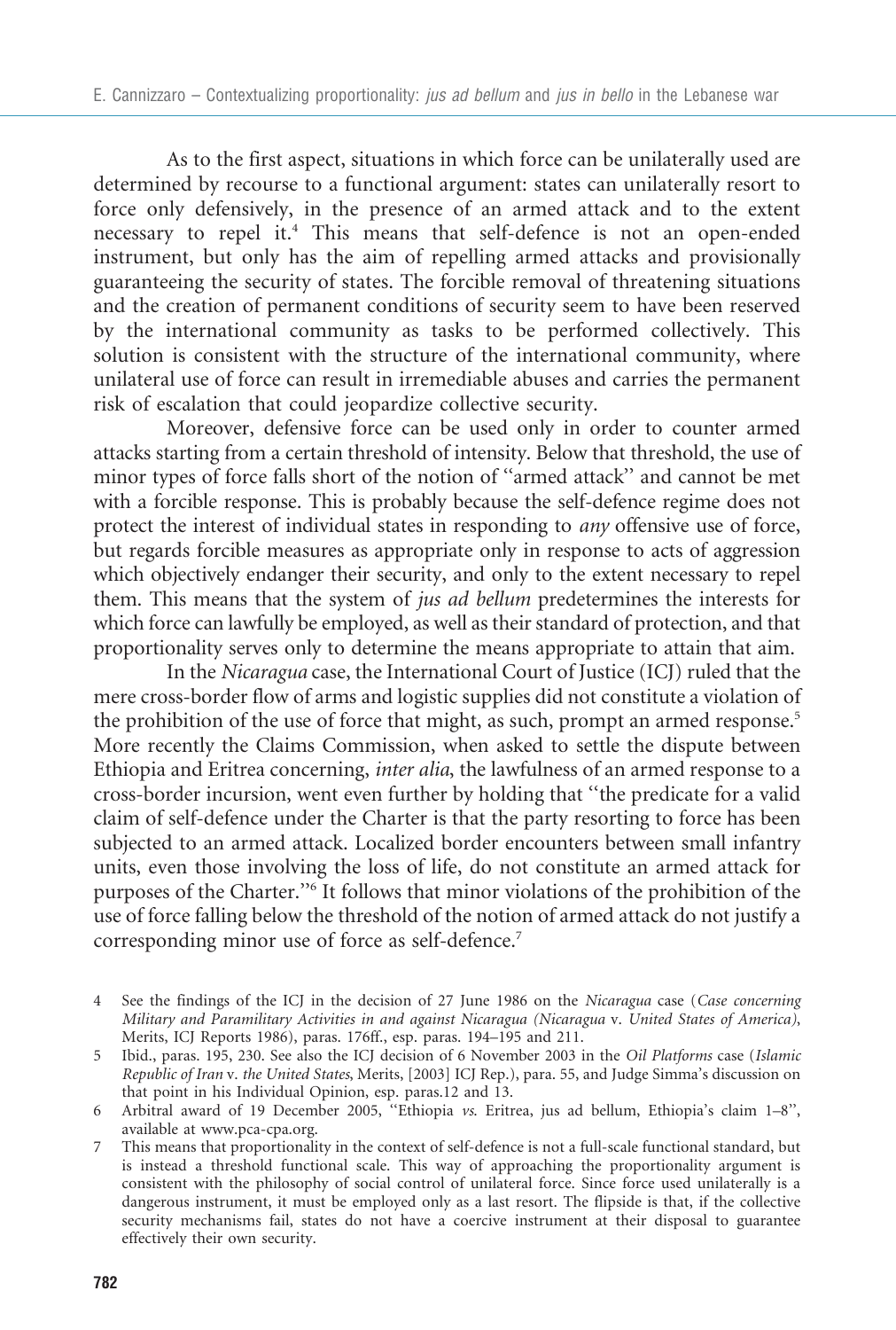

The events immediately preceding the Israeli reaction against Lebanon seem to be very similar to the type of conduct which, according to the Court's ruling, does not justify recourse to an armed response. Indeed, press reports speak of an exchange of fire between patrols, with a limited number of losses and two soldiers captured.<sup>8</sup> Within the international community, however, as noted above, the Israeli reaction is widely qualified as self-defence. This might be explained by the fact that the Hezbollah incursion was viewed in the broader context of an array of minor attacks carried out repeatedly across the borders.<sup>9</sup> Thus the qualification of Israel's reaction as self-defence seems to imply that, for this purpose, one must not take into account single actions performed by the attacker but rather the entire plan of aggression, which can unfold throughout a series of small-scale attacks. This means that in order to determine what is an armed attack which justifies an armed reaction, one is entitled to take into account not only single armed actions amounting to minor violations of the prohibition of the use of force, but also other actions related to each other in a more complex strategy of aggression. However, it does not necessarily also imply that the response, instead of being tailored to the single actions which form part of such a complex strategy, can be commensurate with the entire series of actions considered as a whole. I shall return to this point below.

# Proportionality and the intensity of defensive action

Once an armed attack prompting an armed response in self-defence is considered to have occurred, the further question arises as to the type and scale of action that constitutes an appropriate response. Proportionality is measured by a quantitative test if the response is required to conform to quantitative features of the attack, such as the scale of the action, the type of weaponry and the magnitude of the damage. A qualitative test looks not so much at the extrinsic correspondence between attack and response, but instead seeks to establish whether the means employed are appropriate in relation to the aim sought by the response. As such, a proportionate response is one which is necessary and appropriate to repel the attack and which entails acceptable side-effects on other interests and values affected by the response.

Whereas quantitative proportionality intuitively satisfies a sense of symmetry between attack and defence and therefore might seem less prone to

<sup>8</sup> See e.g. ''Turmoil in the Mideast: Escalation – clashes spread to Lebanon as Hezbollah raids Israel'', New York Times, 14 July 2006, p. 1. See also the Special Cabinet Communiqué of the Israeli government of 2 July 2006, available at www.mfa.gov.il/MFA/Government/Communiques/2006/Special+Cabinet+ Communique+-+Hizbullah+attack+12-Jul-2006.htm.

<sup>9</sup> Significantly, no state seems to have considered it relevant that a small part of Lebanese territory was, and still is, under the control of Israel. This might also shed further light on the particular structure of the rule on self-defence, in that it illustrates the fact that the objective of completely liberating a small part of a state's territory, which has moreover remained for years under the control of another state, cannot in itself justify forcible reactions.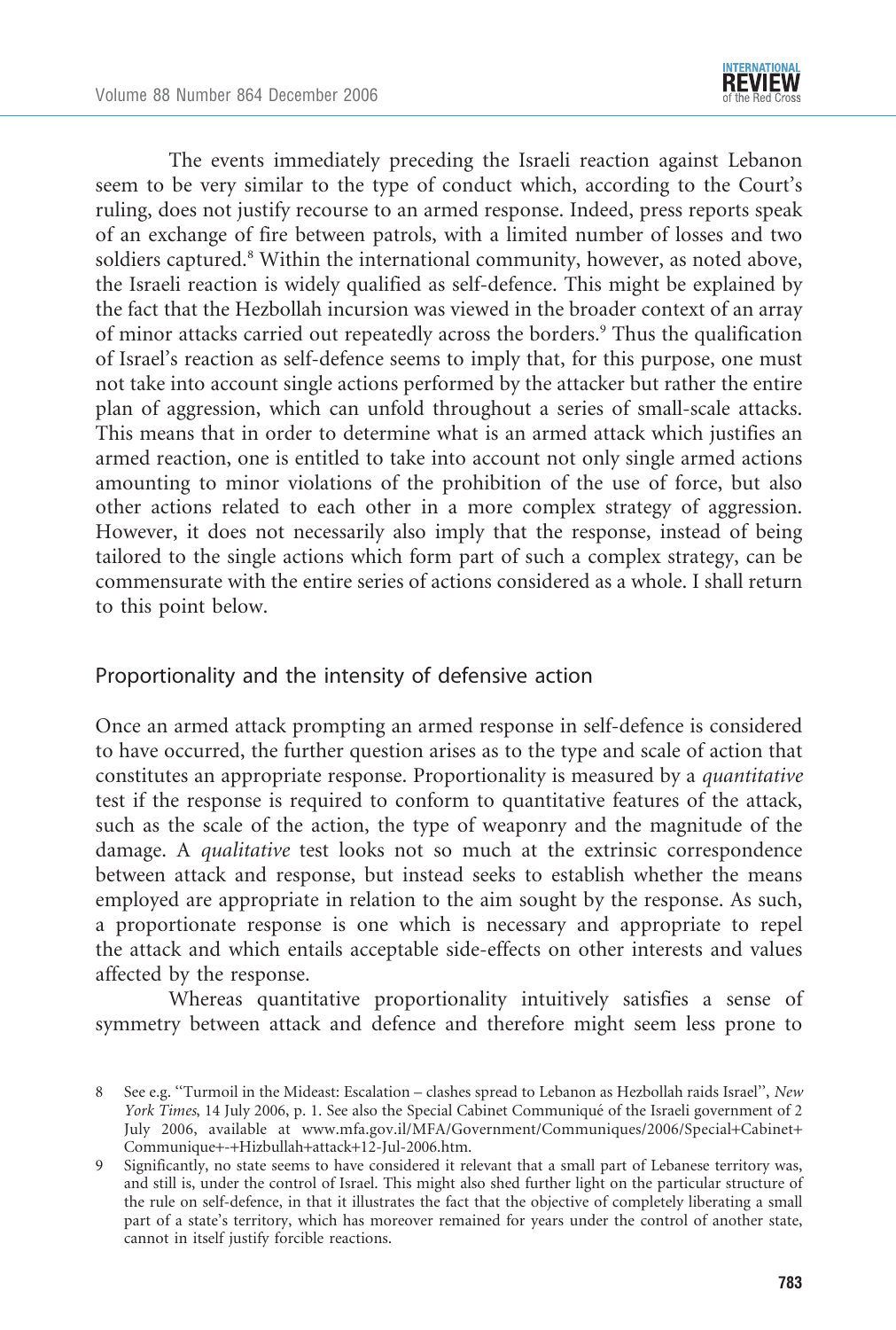subjective assessment, qualitative proportionality seems logically more in accordance with the structural element of the rule of self-defence, whose aim is not so much to give the attacked state the right to inflict punishment but to give only the right to repel the attack, using the means appropriate to the particular circumstances.10

In most cases application of the two tests leads to similar results. Both seem to emphasize the need for social control over unilateral recourse to violence by requesting the state acting in self-defence to maintain a certain level of correspondence between the defensive conduct and the attack which prompted it. Moreover, the qualitative test, wrongly said to leave broad discretion to the attacked state, also entails a quantitative analysis insofar as it calls for a balance to be struck between the need to repel the attack and the harm that defensive military action is likely to result in for other values and interests at stake, such as values of a humanitarian nature.

This is a crucial point in assessing the legality of the Israeli response to the Hezbollah attacks. The disproportionality of Israel's response was mostly attributed to three considerations: the scale of its action, which considerably exceeded what was deemed necessary for repelling the attack; the fact that the response involved the destruction of military and civilian infrastructures located hundreds of miles from the area attacked, which were therefore unrelated to the defensive objective of the action; and the threat to and harm sustained by civilians. Although these arguments all refer to the quantitative aspect of the response, they do not point to the need for a strict quantitative correspondence between attack and defence, but rather to a requirement that the defensive action be reasonably related to its goal and that the goal be attained without having consequences out of proportion with what is normally considered the social cost of a defensive reaction.

This observation can help in grasping the distinctive features of the two tests. Although in the qualitative test the defender is permitted to depart from an exact correspondence to the original attack, which is the hallmark of the quantitative test, this wider discretion is offset by the need also to take into account an open set of interests and values which might suffer prejudice in consequence thereof. As the International Court of Justice said in the Nuclear Weapons case with regard to environmental protection, ''States must take environmental considerations into account when assessing what is necessary and proportionate in the pursuit of legitimate military objectives. Respect for the environment is one of the elements that go to assessing whether an action is in conformity with the principles of necessity and proportionality.''11

<sup>10</sup> For a further discussion of these conceptually different approaches to the proportionality issue, I refer readers again to my book, above note 2, pp. 278ff.

<sup>11</sup> Legality of the Threat or Use of Nuclear Weapons, Advisory Opinion, [1996] ICJ Rep., para. 30.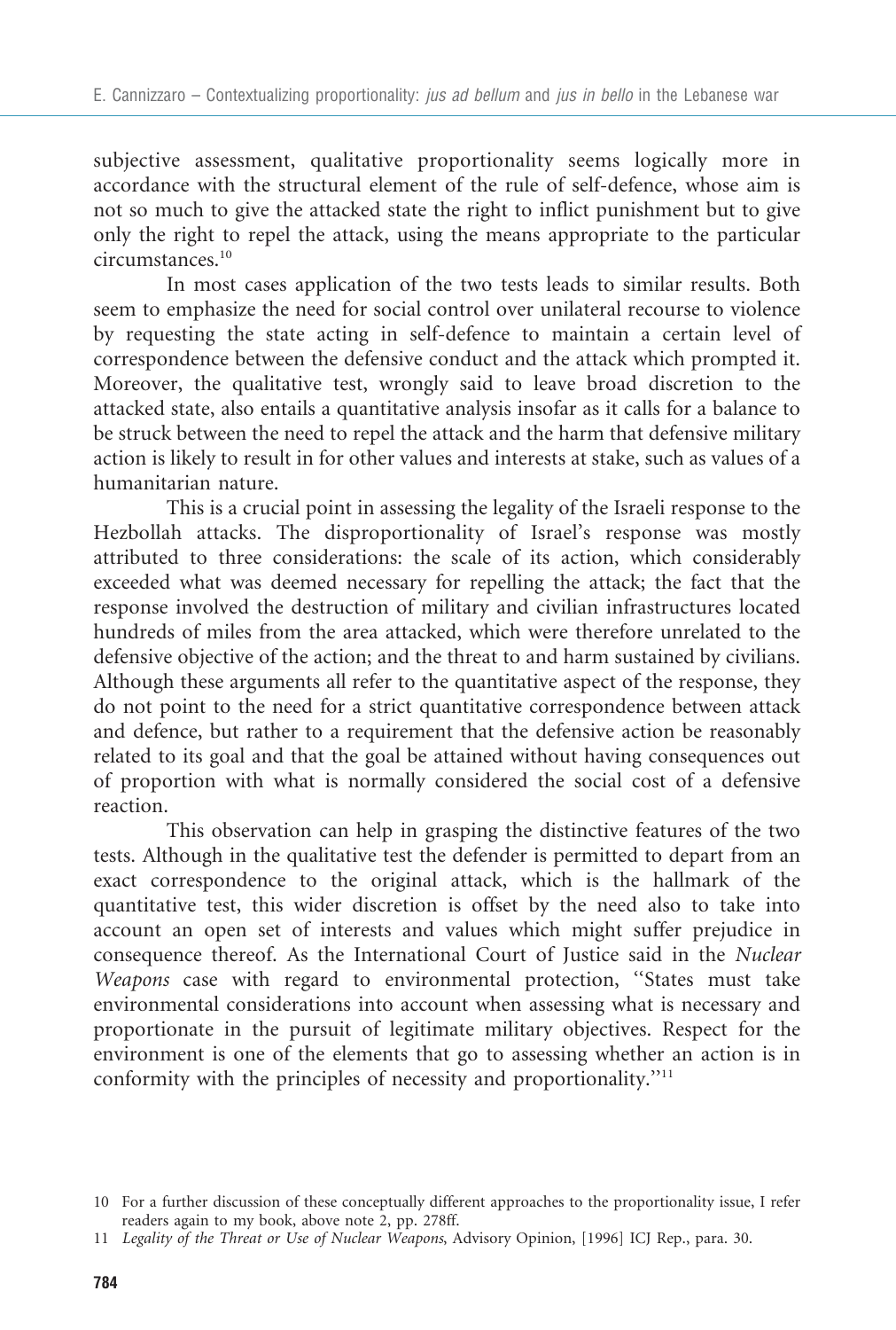

## Proportionality and ''accumulation of events''

This observation calls for a further remark concerning the specific standard for measuring the appropriateness of the response. We have seen that a complex strategy of aggression may qualify as an armed attack, under Article 51 of the UN Charter, even if composed of a number of small-scale individual violations of the prohibition of the use of force, none of which, individually considered, would perhaps exceed the scale of magnitude considered necessary to that end. Curiously enough, however, this logical operation, commonly referred to as the doctrine of the accumulation of events,<sup>12</sup> was not employed in the context of the Lebanese war in measuring the proportionality of the response. Quite to the contrary, the reactions of the international community seem to point out that the Israeli response was disproportionate to the various individual events which prompted the response, and could not be commensurate with the aggressive strategy of Hezbollah<sup>13</sup>

This conclusion is hardly surprising if one considers the logic inspiring proportionality in jus ad bellum. Although assigning priority to the defensive needs of the attacker, proportionality remains an instrument for social control of unilateral resort to force. As such, the use of force must necessarily be commensurate with the concrete need to repel the current attack, and not with the need to produce the level of security sought by the attacked state. The idea that a series of small-scale attacks, none of which seriously jeopardizes the security of the attacked state, can be considered cumulatively and can therefore prompt a wide-scale response, seems to depart from the conception of proportionality as an instrument designed to keep the level of force to the minimum necessary for repelling an attack and to avoid escalation.

# Proportionality in jus in bello

The proportionality requirement in *jus in bello* is inspired by a different logic. Whereas the legal regulation of the use of force is based on a superior right of the attacked state in regard to the attacker, the legal regulation of the means and methods of warfare is dominated by the principle of the parity of the belligerents and by the concomitant principle of the respect owed by each of them to interests and values of a humanitarian nature. Thus the interplay which dominates the assessment of proportionality in jus in bello is concerned instead with the military advantage that either belligerent intends to attain and the harm to humanitarian values, in particular – but not only – among civilians and protected persons. It is well known that this conceptual structure underlies the assessment of

<sup>12</sup> To my knowledge, the most elaborate conceptualization of this doctrine was made by Yoram Dinstein, War, Aggression and Self-Defence, 3rd edn, Cambridge University Press, Cambridge, 2001, p. 202.

<sup>13</sup> Here, too, see the remarks by various states within the Security Council on 14 July 2006, Doc. S/ PV.5488, S/PV.5489.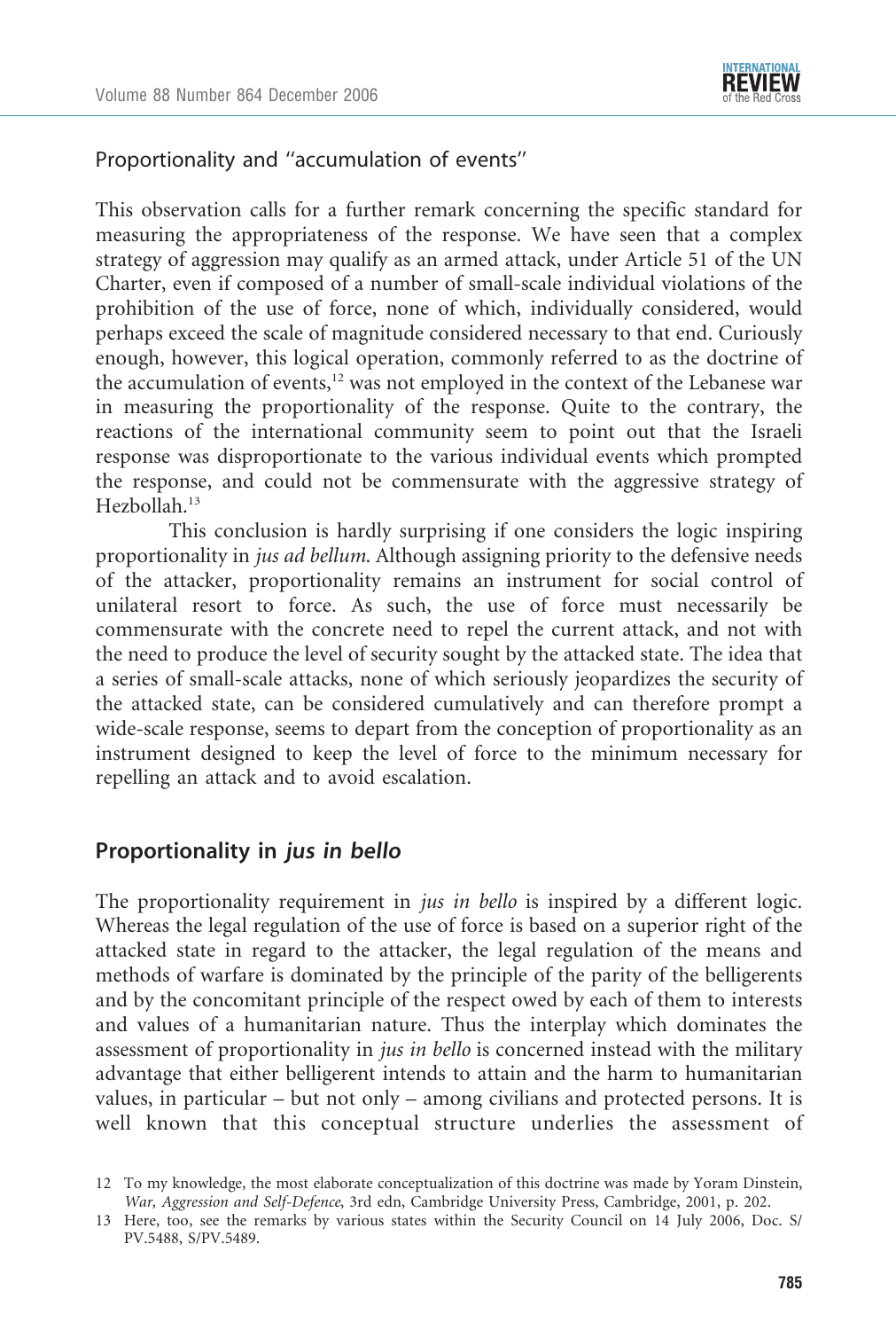proportionality laid down in Article 51(5)(b) of Protocol I additional to the Geneva Conventions of 1949 and relating to the protection of victims of international armed conflicts, which considers as indiscriminate and therefore prohibited, ''an attack which may be expected to cause incidental loss of civilian life, injury to civilians, damage to civilian objects, or a combination thereof, which would be excessive in relation to the concrete and direct military advantage anticipated''.14 Elements of this provision lead to the conclusion that it has now became a rule of customary law, applicable even beyond the scope ratione personae of Protocol I.15

Rules which do not impose a specific form of conduct upon belligerents, but require instead a proportionality test, apply in situations in which the balance between values is not predetermined by the law but must be achieved by reference to concrete situations, using as guidance the relative importance of the various interests in the light of actual needs in the situation in question. For want of an abstract rule of conduct, the task of reconciling competing interests is assigned to the state taking action, which must apply a standard of proportionality.

Thus the absence of a specific rule prescribing conduct in a certain situation does not necessarily mean that the parties are left free to do as they wish. Methodological insight is provided by the reasoning which led the ICJ, in the wellknown Nuclear Weapons Opinion, to state that the consistency of threat or even use of nuclear weapons cannot be assessed in abstracto, but must be evaluated in the light of the concrete situations of each specific case.

# Proportionality and the aims-means relationship in jus in bello

The particular structure of proportionality as a normative technique applicable in jus in bello, in which no interest can claim absolute priority over the others, explains why, in that particular system, proportionality cannot logically be measured by reference to the ultimate goals of a military mission, but instead to the more immediate aims of each single military action. This element makes proportionality in *jus in bello* appreciably different from the analogous technique applicable in jus ad bellum. In the latter, international law confers upon the

- 14 This provision is complemented by Article 57 of the Protocol, which concerns the different, but related, aspect of precaution. Under Article  $57(2)(a)(iii)$  it is mandatory to, *inter alia*, "refrain from deciding to launch any attack which may be expected to cause incidental loss of civilian life, injury to civilians, damage to civilian objects, or a combination thereof, which would be excessive in relation to the concrete and direct military advantage anticipated''. Article 2(b)(iv) of the ICC Statute also seems to rely on an assessment of proportionality, which may, however, differ from the notion included in Protocol I. The ICC Statute lists, among the forms of conduct constituting a grave breach of the laws and customs of war, ''[i]ntentionally launching an attack in the knowledge that such attack will cause incidental loss of life or injury to civilians or damage to civilian objects or widespread, long-term and severe damage to the natural environment which would be clearly excessive in relation to the concrete and direct overall military advantage anticipated''. The emphasis placed on the subjective intention to launch an attack while being aware of its lethal consequences is probably due to the nature of the rule, which makes individuals criminally liable for violations of humanitarian law.
- 15 See the relevant practice in Jean-Marie Henckaerts and Louise Doswald-Beck (eds.), Customary International Humanitarian Law, Vol. II, part 1, Cambridge University Press, Cambridge, 2005, p. 297.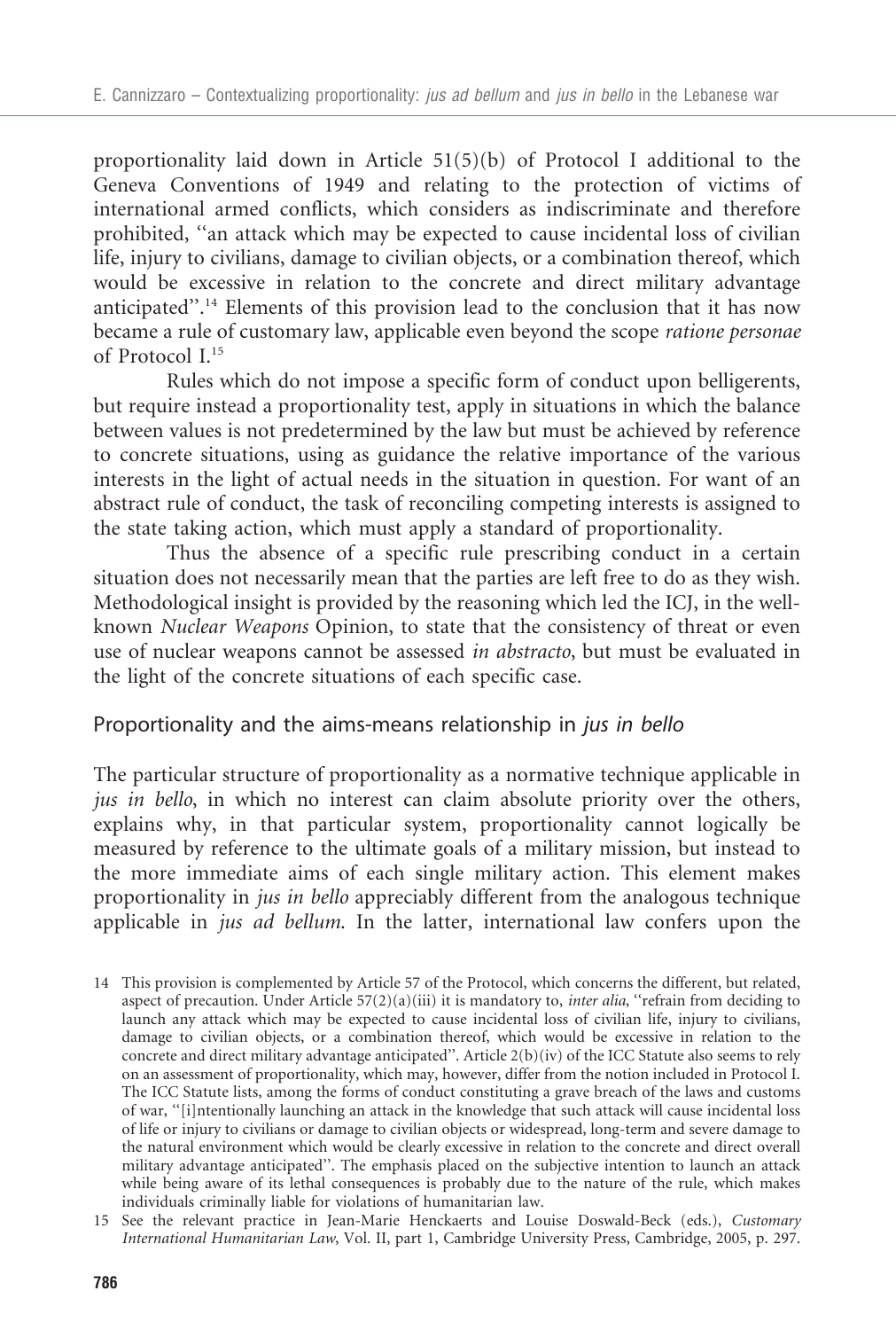attacked state a superior power to take defensive action, and the proportionality requirement serves only to determine the degree to which other values can be sacrificed to that higher value. Conversely, in jus in bello there is by definition no higher value, as the offensive or defensive character of the military action does not count as such for assessment of the proportionality thereof.

This conceptual difference explains why, unlike jus ad bellum, in jus in bello the factors for assessing proportionality, in particular the notion of military advantage and that of collateral damage, are to be considered only in the short term. For example, in the assessment of the proportionality of Israel's military actions and the collateral damage to civilians, the ultimate aim pursued by Israel, which was allegedly to stop the aggressive conduct of the Lebanese faction, was immaterial – even if hypothetically the defeat of the Hezbollah strategy envisaging the use of civilians as human shields could, in the long term, have brought about a more secure situation for civilians on both sides and thus be considered more beneficial for humanitarian purposes.

## Proportionality as an objective assessment

In recent practice there is a growing tendency to present the assessment of proportionality as having to be conducted with the best means at one's disposal in order to avoid excessive collateral damage in attacks. In the large majority of cases this assessment, which emphasizes a certain relativism, leads to appropriate results. However, there are situations in which, mainly because of the belligerents' asymmetric technological development, a relativistic assessment is inaccurate and distorts application of the proportionality standard. The question, simply put, concerns the perspective from which one must proceed to assess the likelihood of collateral damage and strike a balance between the expected damage and the prospective military advantage. Should such a logical operation be accomplished according to the best practice available, or rather according to the best practice available to the state or to the individual commander who directs the action? The alternative, although sometimes suggestively formulated, is legally meaningless.<sup>16</sup> Proportionality is not a rule of conduct but a rule which requires a balancing of antagonistic values, such as the interest of the belligerent in carrying out a military action, on the one hand, and the interest of civilians who, although extraneous to the conduct of the hostilities, might be victimized by that action. It would therefore be illogical to assume that the level of protection of one of the parties to this balancing operation might depend on the subjective qualities of the other. What proportionality requires, on the contrary, is that civilians be protected independently of the intrinsic characteristics of the belligerents. If a state authority or agent is unable in a particular situation to assess with a certain degree of predictability the collateral damage likely to ensue from the envisaged attack, it or

<sup>16</sup> This seems to be the position suggested by Yoram Dinstein, The Conduct of Hostilities under the Law of International Armed Conflict, Cambridge University Press, Cambridge, 2004, p. 126.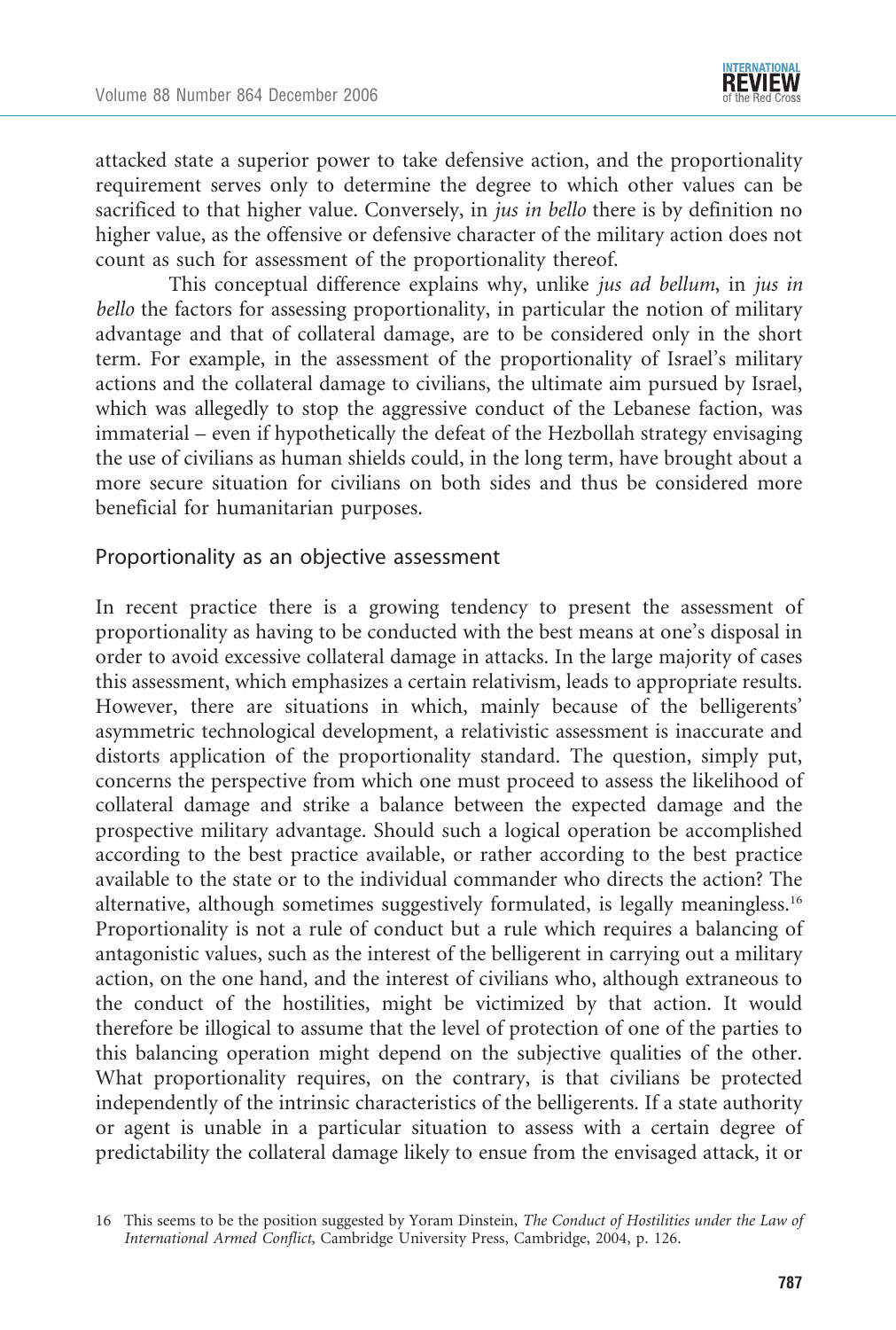he must simply abstain from taking that action. A subjective standard is thus inconsistent with the essence of the proportionality principle.

Obviously, in a conflict between two parties at different levels of development, the need to assess proportionality objectively is advantageous for developed states, which can draw on the best technology to minimize casualties and can consequently launch attacks in situations where the other party should abstain from attacking, since it does not have an equivalent technological advantage.<sup>17</sup>

But things are never as easy as might be expected. Even developed states may be inclined to favour a subjective standard in order to prevent proportionality from being invoked to restrict the choice of military strategies. The best example of this tendency is the recourse to ''aerial war''. In the most recent conflicts, aerial war was strongly favoured by strategists in order to minimize losses among their own troops, even at the cost of altering the balance between military losses and civilian casualties.18 Yet if proportionality must be assessed according to the circumstances in which a single action is performed, this implies that casualties can be considered reasonably related to the attainment of a military advantage even if it were proved that a different strategy would have made it possible to further minimize casualties, at the cost of exposing the troops to a higher risk. Nonetheless, this seems to be the position supported by the Public Prosecutor of the International Criminal Tribunal for the former Yugoslavia (ICTY).<sup>19</sup> In her decision not to issue an indictment against NATO troops operating during the bombing campaigns in the former Yugoslavia, the Public Prosecutor endorsed the conclusions of a panel of experts which upheld the idea that the choice of strategy to be followed remains entirely at the discretion of the acting state, and that the proportionality of the action must be assessed strictly in regard to individual

17 The need to evaluate objectively the elements to be considered for the proportionality assessment means that, by virtue of the precautionary principle, one must abstain from conducting operations in situations in which those elements cannot be properly evaluated, and the risk of collateral damage consequently cannot be precisely assessed. Indeed, precaution is a particular form of application of the more general standard of proportionality. Unfortunately, this was not the principle which inspired the decision of the Eritrea–Ethiopia Claims Commission in its Partial Award, Central Front, and Ethiopia's Claim 2, handed down within the context of a wider dispute between Ethiopia and Eritrea on 28 April 2004. Paragraph 110 of the award reads: ''the Commission believes that the governing legal standard for this claim is best set forth in Article 57 of Protocol I, the essence of which is that all feasible precautions to prevent unintended injury to protected persons must be taken in choosing targets, in the choice of means and methods of attack and in the actual conduct of operations. The Commission does not question either the Eritrean Air Force's choice of Mekele airport as a target, or its choice of weapons. Nor does the Commission question the validity of Eritrea's argument that it had to use some inexperienced pilots and ground crew, as it did not have more than a very few experienced personnel. The law requires all ''feasible'' precautions, not precautions that are practically impossible.''

18 See the recent study by Luisa Vierucci, ''Sulla nozione di obiettivo militare nella guerra aerea: recenti sviluppi della giurisprudenza internazionale'', Rivista di diritto internazionale, Vol. 89 (2006), p. 693.

19 See Paolo Benvenuti, ''The ICTY Prosecutor and the review of the NATO bombing campaign against the Federal Republic of Yugoslavia'', European Journal of International Law, Vol. 12 (2001), p. 503; Michael Bothe, ''The protection of the civilian population and NATO bombing on Yugoslavia: Comments on a report to the Prosecutor of the ICTY'', ibid., p. 531; Enzo Cannizzaro, ''Le operazioni aeree della NATO contro la Repubblica federale di Iugoslavia e il diritto umanitario'', Rivista di diritto internazionale, Vol. 84 (2001), p.133.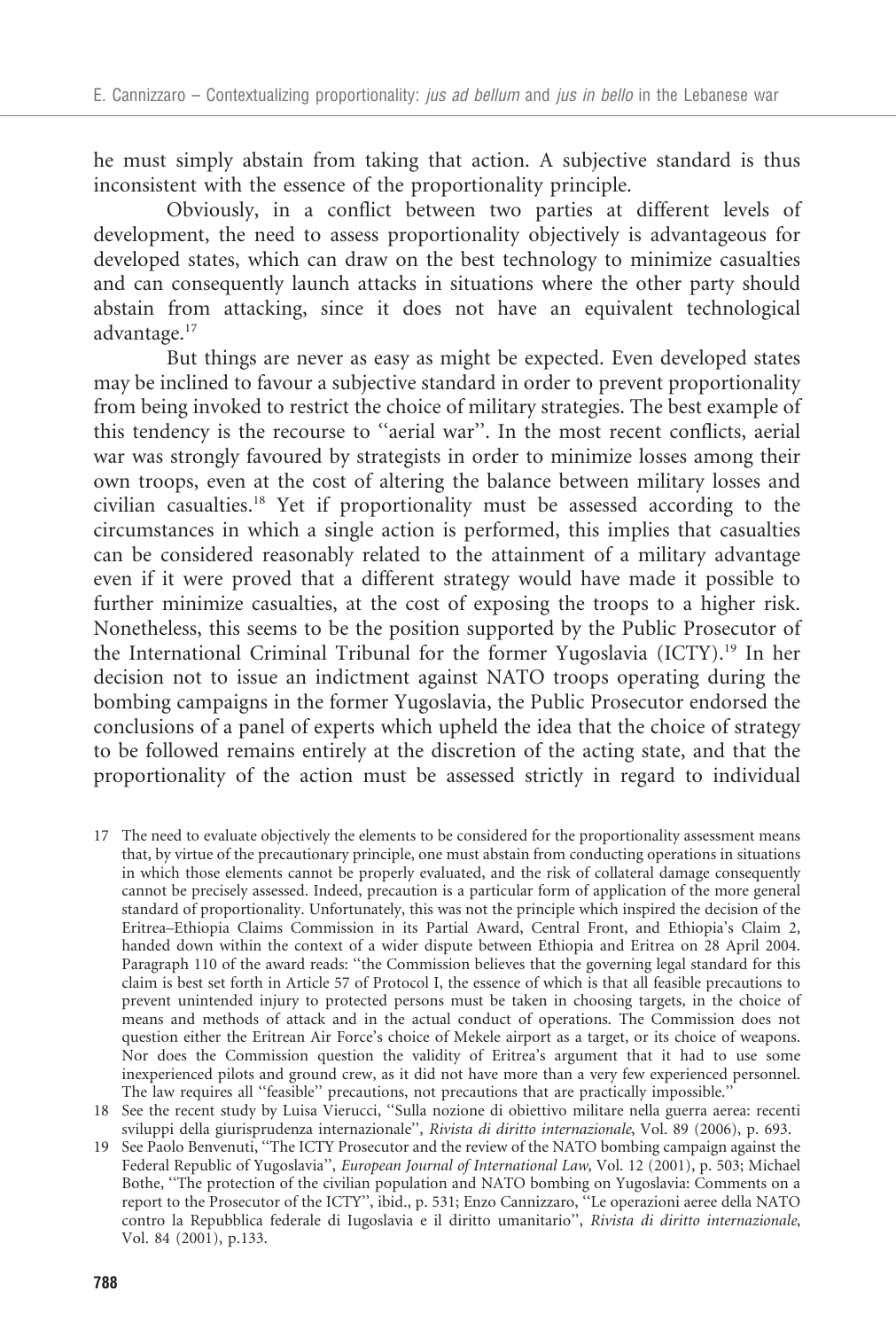

military actions. Their report also seems to support the idea that casualties caused by high-altitude bombers flying above the range of air-defence systems on the ground were proportionate inasmuch as the resulting damage could not, precisely because of the high altitude, be envisaged by the aircrew.<sup>20</sup> However, this conclusion appears to be at odds with that same idea of striking a balance between military advantage and collateral damage. It seems preposterous to assume that an action is proportionate if the agent, in order to maximize his own security and to avoid exposure to risk, deliberately chooses conditions which do not allow him to conduct an objective cost-benefit analysis on which proportionality is ultimately  $based<sup>21</sup>$ 

## Proportionality and collateral damage to civilians used as human shields

Again, it is worth stressing that in the particular context of humanitarian law, proportionality is employed to determine the balance between two clashing values: on the one hand, the military interest of the parties; and on the other, the interests of the civilian population, considered as a separate entity unconnected with the belligerents. However, it must be admitted that balancing two highly heterogeneous interests such as military advantage vs. humanitarian concerns is not an easy task. The respective value of either interest is subjective; it depends on a number of historical and social factors and varies greatly according to the level of humanitarian sensitivity of each epoch. Yet this does not mean that an objective assessment is impossible. In other fields of international law, the proportionality assessment is based on what is considered to be the ''normal'' social cost for a certain action, the notion of ''normality'' here being a historical notion which can be construed on the basis of the practice in the same or similar situations.

More serious seems to be the objection asserting that the rule, based as it is on the presumption that military and civilian interests are antithetical, is going to become, or will soon become, obsolete in relation to contemporary conflicts, in which civilians not uncommonly tend to participate more or less actively in the conduct of the hostilities.

The Lebanese conflict offers us a situation of this kind, where the civilian population were seriously regarded by Israel as being involved in the conflict insofar as they provided Hezbollah with logistical support and permitted it to operate behind a shield of civilians. This is a frequent occurrence in modern conflict, which involves a clash between armed forces on one side and a system of military militias acting with the support or behind the shield of civilian populations on the other. In these types of situations there will very likely be a certain asymmetry in the positions of the parties: one belligerent feels compelled to abide scrupulously by the rules of humanitarian law, which mostly favour the

<sup>20</sup> See in particular, paras. 69ff of the report.

<sup>21</sup> For a different conclusion see William J. Fenrick, ''Targeting and proportionality during the NATO bombing campaign against Yugoslavia'', European Journal of International Law, Vol. 12 (2001), p. 489, at p. 501.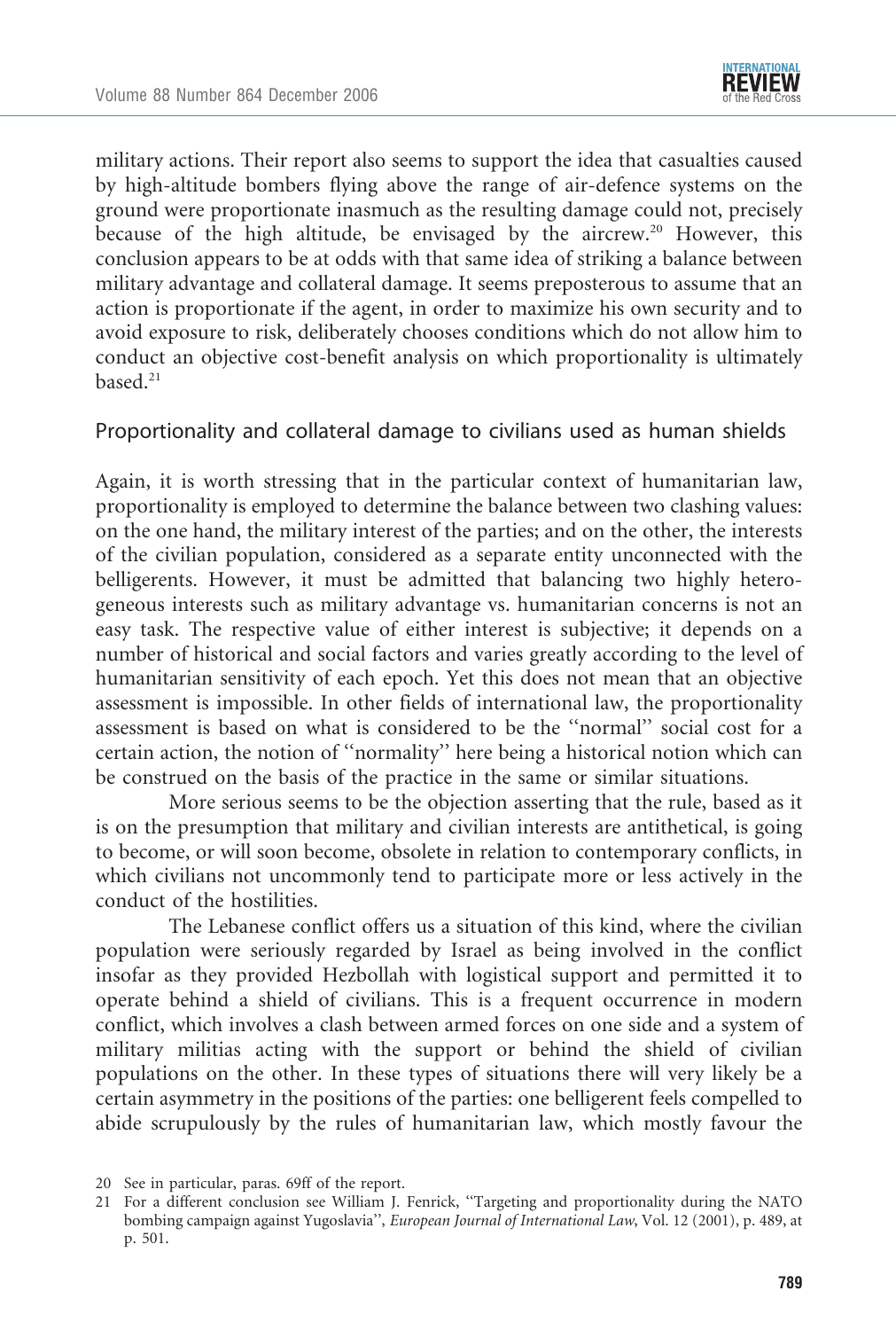population of the other side, whereas its adversary infringes these rules and uses the population as a shield in spite of the possible harm its doing so may cause to civilians.

In these kinds of scenario the question is whether there is any justification for violating humanitarian law in response to the corresponding violations by the other party. In more concrete terms the issue is whether, in response to a violation committed by one party of the obligation to maintain a clear distinction between combatants and civilians, in particular by placing military equipment among civilian facilities and infrastructures, the other party is released from its obligation to distinguish between military and civilian objectives and to abstain from indiscriminate attacks.

Framed in this way, the question admits but one answer, namely a clear negative. In normative terms, since the interests of civilians are conceived as being formally detached from those of the belligerents, respect for these interests is owed by both parties. Consequently, violations of the rule of distinction by one party cannot justify a corresponding violation by the other, owing to the rule's lack of reciprocal character. This solution is less formalistic than it appears, since the absence of reciprocity in the entire field of humanitarian law, and in the treatment of civilians in particular, corresponds to a lengthy evolution of legal sensitivity which can be only mentioned here in passing. A different solution would be conceivable only by considering that in concrete situations civilians are active parties to the hostilities or by questioning the combatant/civilian distinction at its very roots and thereby casting doubt on some of the most fundamental principles of humanitarian law. $22$ 

A different question, technically more subtle and conceptually more insidious, is whether the conduct of civilians and the asymmetry resulting from the connections between militias and those civilians in modern conflicts alter the nature of the balance of values required by the proportionality test, and whether the ''excessiveness'' of the damage should be judged in that light. In other words, according to this solution a certain amount of collateral damage could be ''less excessive" in situations where there is a strong presumption that civilians are aware of the danger, and accept it voluntarily as part of their participation as human shields, than in situations in which the civilians are genuinely unconnected to the violence.

Although implicitly referred to by attacking states, which claim that the (more or less active) participation of civilians in the conduct of hostilities justifies greater collateral damage, this argument is unconvincing. Humanitarian protection of civilians as it now stands is based on a clear-cut distinction between combatants and civilians. In order to change the status normally assigned to civilians, a threshold of involvement is required, usually corresponding to the performance of functions normally discharged by persons belonging to a military

<sup>22</sup> See the study undertaken under the auspices of the ICRC and the TMC Asser Institute on the ''Notion of direct participation in hostilities'', available at www.icrc.org/web/eng/siteeng0.nsf/html/participationhostilities-ihl-311205?opendocument*#*a1 .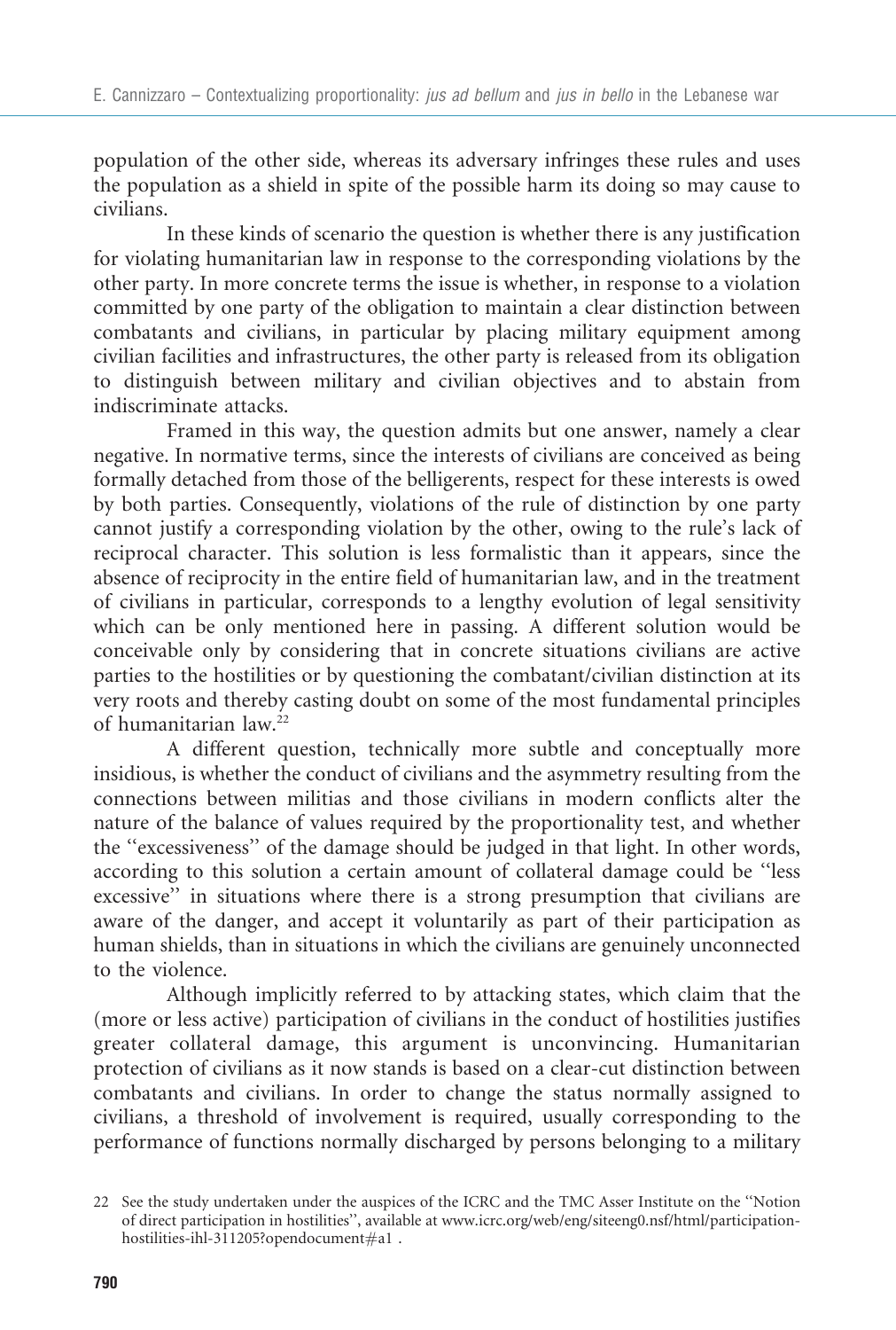

corps. To go beyond this assumption, and to assume instead that civilians not actively involved in hostilities can nonetheless be deemed by virtue of their behaviour to accept a higher risk of collateral damage, entails the imposition on civilians of positive obligations, such as the responsibility to take action to prevent militias from using civilian facilities or even to leave civilian-inhabited areas. The failure to do so would then allow the other party to regard civilian facilities, or ''double-use'' facilities, as military targets and to act accordingly.

It is easy to see that this line of reasoning has the effect of significantly subverting the logic of humanitarian law and creating the presumption that civilians who do not take clear action to dissociate themselves from militias are objectively contributing to the militias' operations. The principle of proportionality, incorporated into humanitarian law in order to enhance the protection of civilians, is thus used in order to attain the inverse objective, that is, to grant greater discretion to the attacking party. Indeed, if the onus probandi in regard to the distinction between military and civilians fell on the civilian population, and if the protection normally accorded to civilians were revoked upon failure to make such a showing, then the application of the principle of proportionality would be indistinguishable from collective punishment, a result plainly antithetical to the more noble aims inspiring the application of that principle in humanitarian law.<sup>23</sup>

# Concluding remarks: using proportionality as a link between jus in bello and jus ad bellum

The conceptual analysis undertaken thus far shows that proportionality also serves as a tool capable of bridging the gap between jus ad bellum and jus in bello. As emphasized more than once, these two normative systems have diverse historical origins and are each formulated in response to a different set of aims and values. The diverse values addressed account for a differently structured concept of proportionality. In the system of jus ad bellum, protection is primarily granted to the interest of the attacked state in repelling the attack, and the other competing interests are considered only to curtail the choice of the means to be employed in order to achieve that aim. Conversely, in the system of jus in bello there is by definition no prevailing interest, but instead a variety of interests and values entitled to equal protection of the law which must be balanced against each other.

The existence of two distinct normative systems, with distinct standards of legality applicable to the same conduct, does not as a rule give rise to major problems. The legality of recourse to force is measured against the proportionality of self-defence, whereas individual actions would have to conform to the requirement of proportionality in *jus in bello*. However, beyond the large area in which these two standards overlap, there might be situations in which strict application of the jus ad bellum standard would make it impossible to achieve the